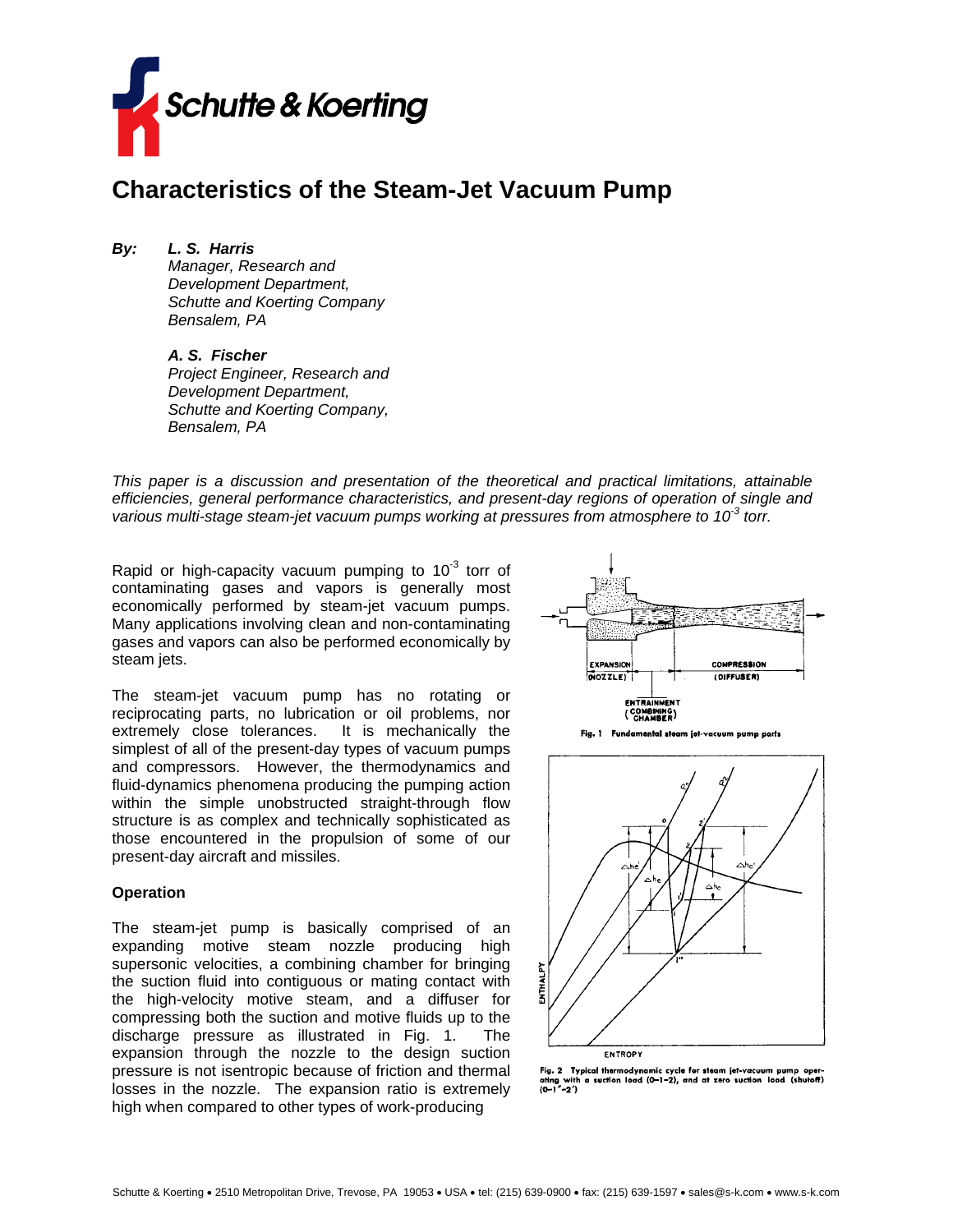

Fig. 3 Mollier diagram to 10<sup>-3</sup> torr showing operating regions of steam jet-vacuum pump stages

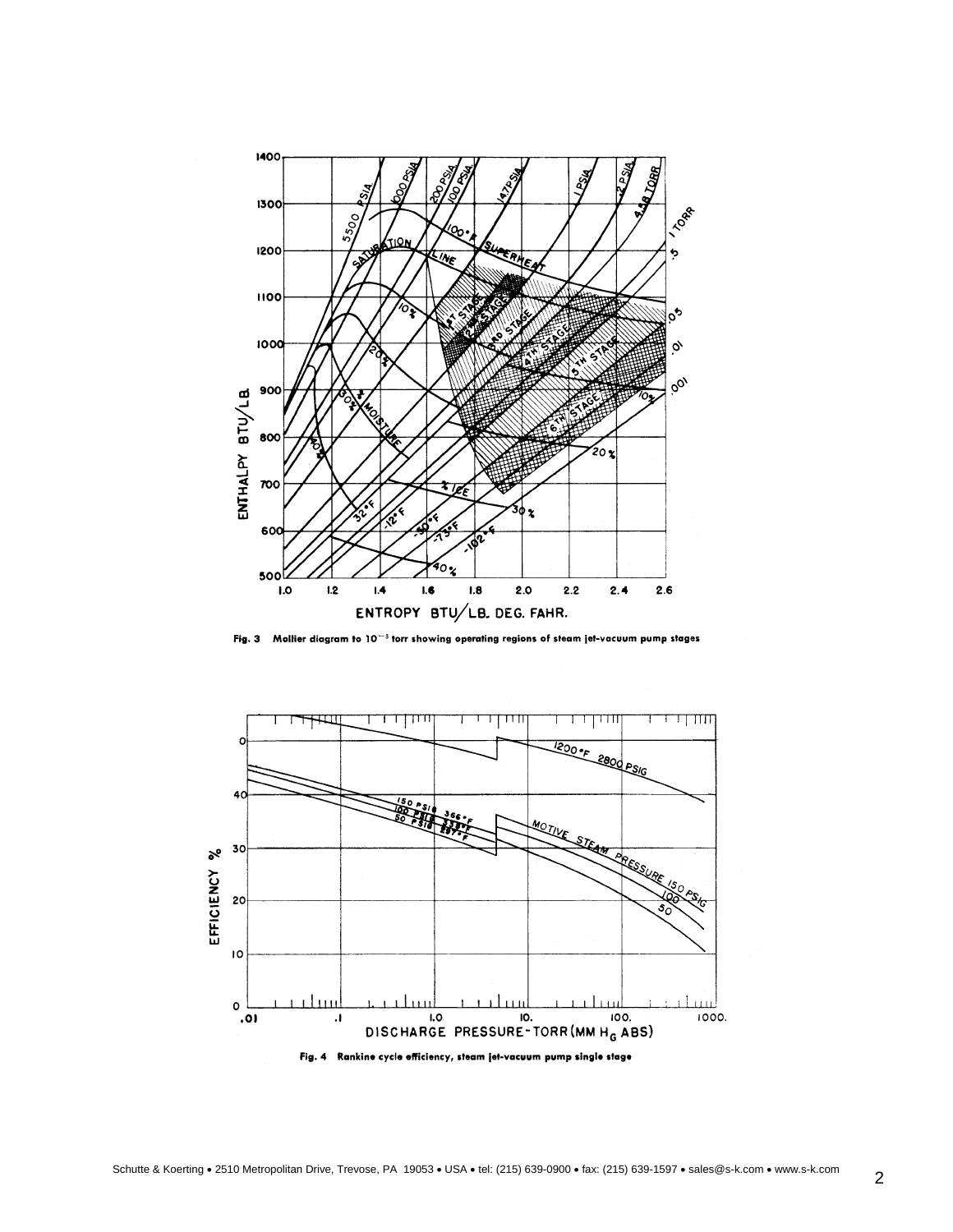thermodynamic devices. It is in the range of 100 to 1 for units operating near atmosphere up to 1,000,000 to 1 for booster stages operating near  $10^{-3}$  torr. In the combining chamber, an entrainment and diffusion action of the molecules of both streams occurs at the mating-surface boundaries. This action causes the main body of the suction stream to be accelerated from the inlet-pipeline velocity to a value higher than sonic. At the same time, owing to the transfer of energy to the suction stream, the outer regions of the motive stream in contact with the suction fluid decrease in velocity but not lower than sonic. The location of the sonic barrier of the suction stream varies with operating conditions, and is the imaginary dividing line between the combining chamber and the diffuser. After the sonic barrier is reached, diffusion and entrainment between the two streams still continues, but the process of compressing both streams up to the discharge pressure commences. This compressing action is the process of reconverting the velocity energy into pressure, and is also not isentropic owing to various friction and thermal losses.

The enthalpy-entropy path of the motive steam passing through a single stage is illustrated in Fig. 2 by the points 0-1-1'-2. The amount of work or energy available for compressing the suction fluid is the difference between the motive fluid-velocity energy  $h_0 - h_1$  and the energy required to compress the motive to compress the motive stream to the discharge pressure,  $h_2 - h_1$  in Fig. 2 is equal to the actual velocity energy in the motive stream,  $h_0 - h_1$ ". This is the shutoff pressure and zero-usction-load point of the jet pump. This shutoff point may be in the range of 1/20 to 1/50 of the absolute discharge pressure.

To achieve pumping to various other levels down to  $10<sup>-3</sup>$  torr, multistage arrangements of as many as seven jets in series are required. The approximate regions of operation of the various stage units as presently applied in this country are illustrated on an extended version of the Mollier diagram, shown in Fig. 3. The normal version of the Mollier diagram stops at 0.2 psia. The graphical extension to 10<sup>-3</sup> torr was generated by using the solid-vapor saturation tables for water vapor.<sup>12</sup> The diagram reveals several interesting thermodynamic characteristics peculiar to steam jets. (a) The  $4^{\text{th}}$ ,  $5^{\text{th}}$ ,  $6^{\text{th}}$ ,  $7^{\text{th}}$ -stage units operate in a region where the expanded motive fluid is composed of gas and solid particles. (b) The mass of gas available for pumping is continually decreasing as the suction pressure gets lower. In the region of  $10^{-3}$  and  $10^{-2}$  torr, assuming expansion occurred at thermodynamically stable conditions, the mass available for pumping is approximately 20 to 30 percent less than that entering the nozzle. Since the entrainment is a function of the gas mass of the motive fluid, this characteristic would have a tendency to cause the actual efficiency of the  $10^{-3}$  and  $10^{-2}$  torr stages to be poorer than those operating at 1 torr and above.

## **Efficiencies**

All steam-jet pumps have long been known to have low thermal efficiencies in the range of 1 to 5 percent. The thermal efficiency expresses the actual work versus the total quantity of heat supplied. This value contains large percentages of heat or energy that are supplied but are unavailable for use in producing work. The Rankine-cycle efficiency when used in conjunction with the thermal efficiency gives a better indication of the performance of the steam-jet pump. The Rankine-cycle efficiency defines the maximum amount of energy that is available for use as work, under the ideal isentropic expansion and compression conditions. In the Rankine-cycle process, all of the heat is added at the higher constant supply pressure level and all of the heat remaining after performing work is rejected from the cycle at the lower constant discharge pressure level. This is expressed in the simplest manner by the following well-known equation:

 $E_{\text{Rankine}} = (Q_{\text{subplied}} - Q_{\text{rejected}})/Q_{\text{subplied}}$ 

<span id="page-2-0"></span> <sup>1</sup> J. H. Keenan and F. G. Keyes, *Thermodynamic Properties of Steam,* First Edition, John Wiley & Sons, Inc., New York, NY, April, 1957, p. 76

<span id="page-2-1"></span><sup>2</sup> *Standard for Steam Jet Ejectors,* Third Edition, Heat Exchange Institute, New York, NY, 1956.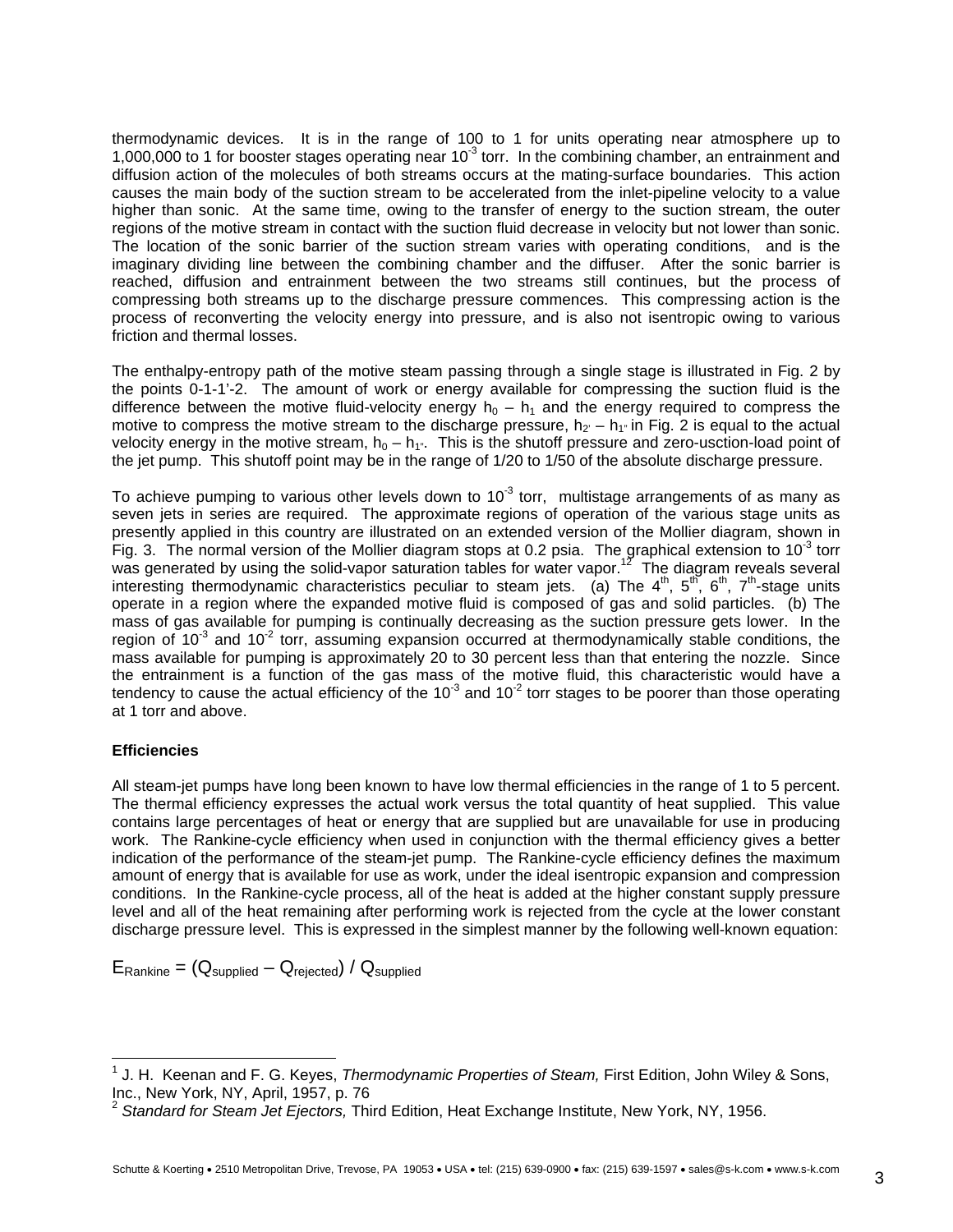The Rankine-cycle efficiencies for the steam-jet pump operating at various discharge pressures and motive pressures are shown in Fig. 4. These values represent the theoretical maximum that can be obtained or is available for use as work. It is interesting to note that when the motive steam is supplied at substantially higher temperatures, major improvements occur in the theoretical maximum efficiency. The numerous types of internal-combustion engines which are known to have higher thermal efficiencies in the range of 20 to 40 percent, are working under conditions where the heat is supplied at temperatures of 1800 to 3000 F, which are considerably higher than those shown in Fig. 4. When considering all of the cost factors involved, operating at substantially higher steam temperatures to obtain the higher efficiencies may not be as economically attractive in steam jets as it is in other types of equipment.

The ratio of the actual work obtained to the theoretical maximum as determined by the Rankine cycle is a better indication of the operating efficiency of a jet pump than thermal efficiency. It can be expressed in several ways:

# $E_{\text{jet}} = E_{\text{thermal}} / E_{\text{rankine}} =$  actual work / ( $Q_{\text{subplied}}$  -  $Q_{\text{rejected}}$ )

The general range of attainable jet efficiencies of a single-stage steam jet pumping air at various compression ratios and operating with steam rates of 400 lb. per hr and above are shown in Fig, 5. One point along a given ejector pumping curve will have a peak efficiency that reaches the upper curve and the other useful pumping points along the same curve will have efficiencies that fall in the cross-sectional region between the upper and lower curves. Owing to the mixing action of the motive and suction streams it is extremely difficult to determine the actual or true work of compression performed on the suction fluid. For the purposes of the graph, shown in Fig. 5, the compression work performed on a suction fluid of air was assumed to occur at adiabatic conditions. Although the values shown are not thermodynamically precise, the information plotted, clearly shows the major decrease in efficiency occurring at the higher compression ratios above 10:1, and also the maximum efficiency occurring in the range of 4:1 compression ratio.

#### **Stage Pumping Characteristics**

The pumping characteristic for any given size unit can be varied considerably by varying the position of the expanding nozzle with respect to



Fig. 5 Range of attainable jet efficiencies for steam-jet pumping air

the diffuser and also by using different motive steam rates. A typical pumping curve for a given nozzle position and a given steam rate is illustrated by the corresponding curves labeled 5 in Fig. 6. The upper curve 5 in Fig. 6 is the discharge pressure to which the jet will compress for a corresponding air capacitysuction pressure point on the lower curve. Corresponding families of curves 1 to 6 show the various other pumping curves obtainable by putting the nozzle in different positions with respect to the diffuser. Curve 1 is closest to the diffuser and 6 is farthest. In general, the curves reveal that as the nozzle position is moved farther away from the diffuser, the air-handling capacity at any given suction pressure increases while the discharge pressure and compression ratio decrease. When the nozzle position is moved too far into the diffuser, decreases in air-handling capacity occur without any increase in discharge pressure or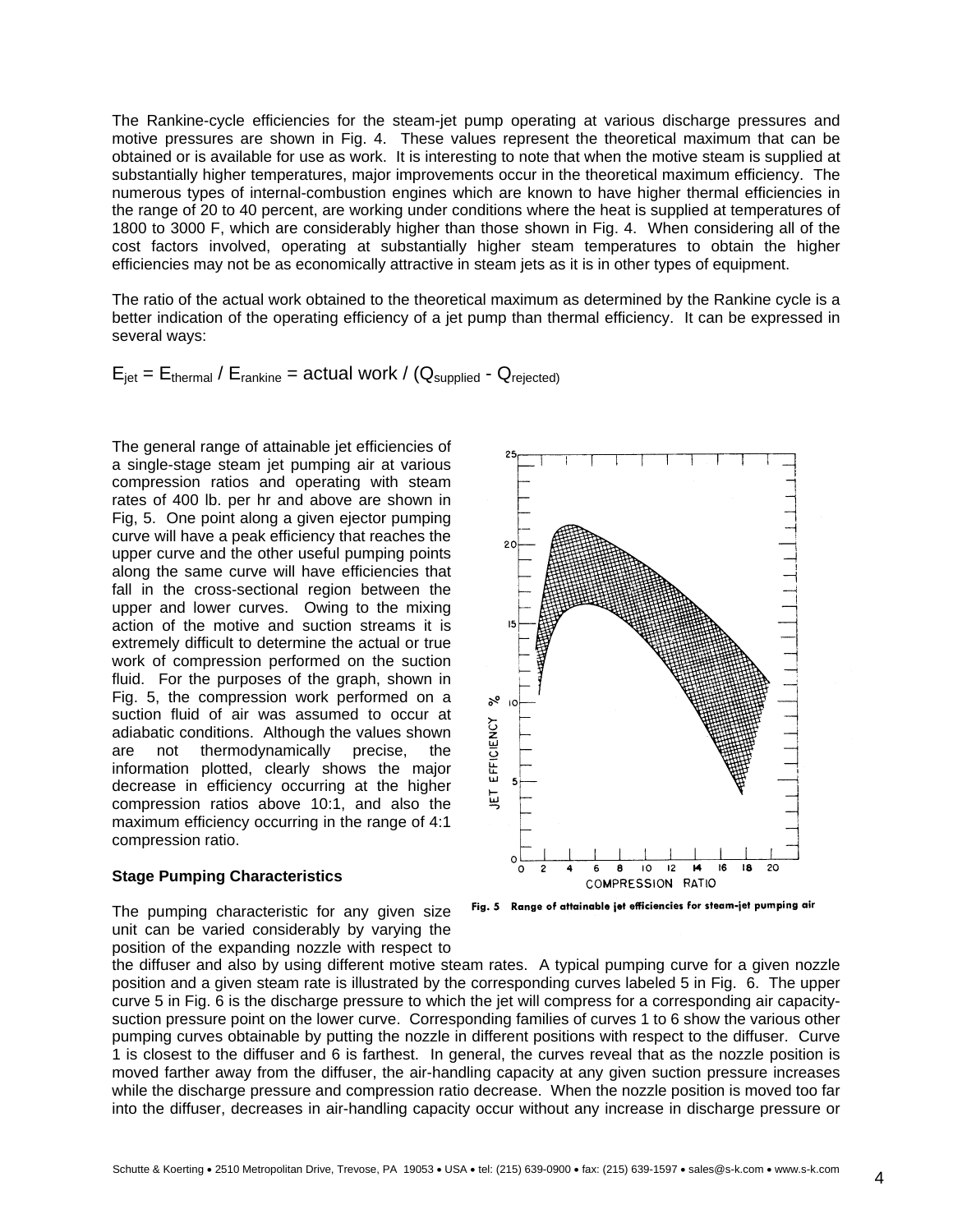compression ratio as illustrated on the corresponding curves 1 and 2 in Fig. 6. At the other extreme, when the nozzle is too far from the diffuser, the jet becomes unstable at pressures near shutoff, as indicated by curve 6 in Fig. 6. For any one set of conditions there would be only one theoretically best nozzle position. The family of curves shown produces an envelope of attainable performance for all nozzle positions at a given steam rate.

By varying the steam rate, the individual performance curve can also be varied. At another steam rate, changing the nozzle position will produce another family of pumping performances similar to but not the same as that shown in Fig. 6. The effect of changing the steam rate upon the envelope of the family of nozzle-position curves is shown in Fig.7. In general, it has been observed that increasing the steam rate at any given nozzle position increases compression ratio and also increases the shutoff pressure. As illustrated in Fig. 7, depending upon the suction pressure, the airhandling capacity may decrease or increase. Near the shutoff point the air handling decreases as the steam rate is increased, whereas at higher suction pressures, the airhandling capacity increases as the steam rate increases.

The corresponding jet efficiency curve, Fig. 8, for the various nozzle-position curves, shown in Fig. 6, illustrate that maximum efficiency is achieved at only one spot, near the knee in the pumping curve. In addition, it also reveals that the jet efficiency is best at some nozzle position midway between the extremities of operation. The information in Figs. 6, 7, and 8, point out that although the air-capacity, suction and discharge-pressure characteristics can be obtained by numerous combinations of nozzle position and steam rate, there is going to be only one combination that will produce the desired characteristic for the minimum amount of steam. In any given size unit more airhandling capacity can usually be obtained at



the expense of greater steam consumption. This characteristic is similar to that of many other types of pumps whereby the first cost is lowered by using a smaller size at the expense of increasing the operating cost.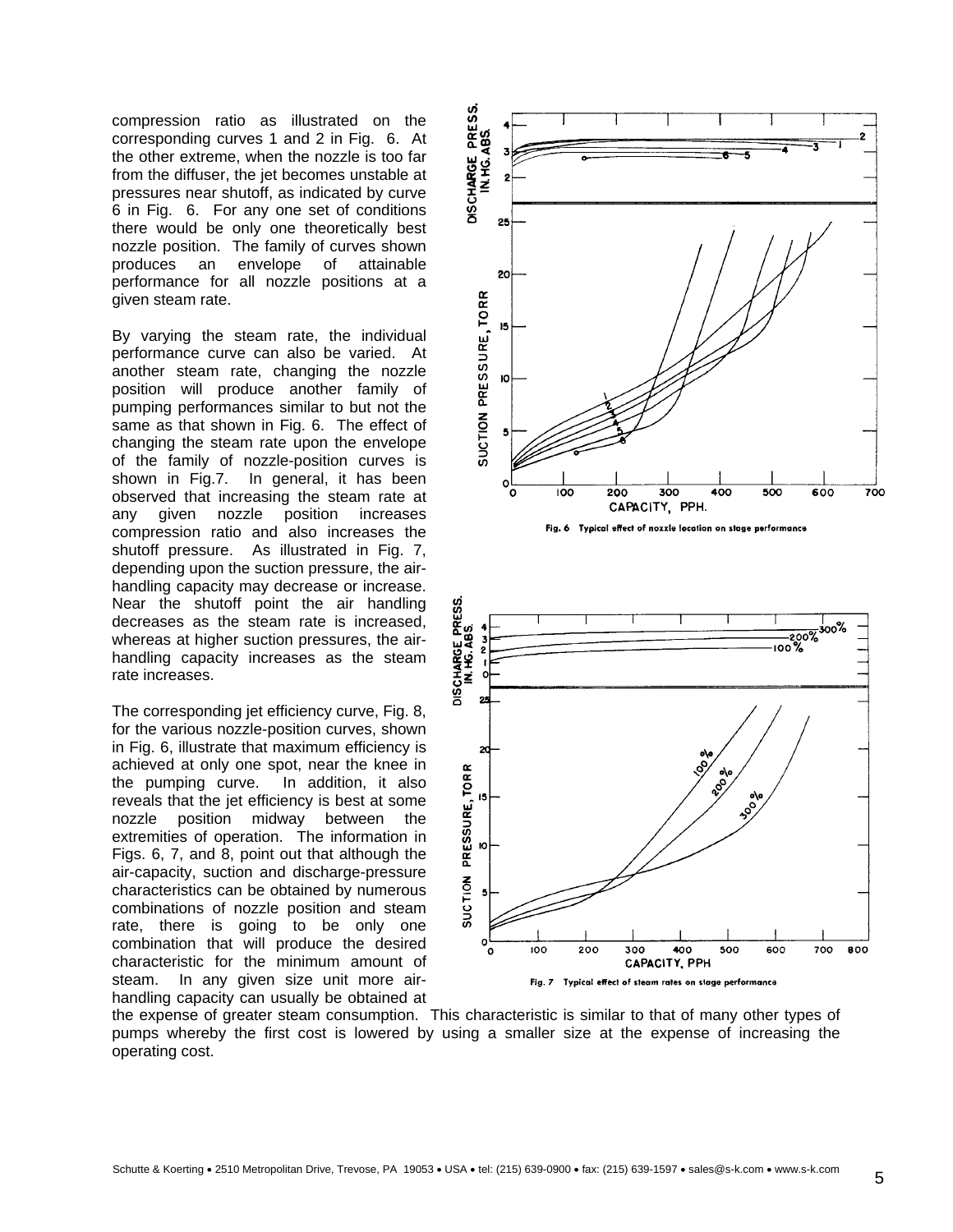Some typical capacities for single-stage units handling air can be determined approximately for suction and discharge pressures from 5 torr to atmospheric by using the following equations developed by Blatchley<sup>[3](#page-5-0)</sup>.

@ 1.6 lb air per lb steam  $P_2 = 1.45 (P_s)^{0.955}$ @ 1.0 lb air per lb steam  $P_2 = 3.7 (P_s)^{0.897}$  $\textcircled{2}$  0.8 lb air per lb steam  $P_2 = 5.0 (P_s)^{0.870}$  $\textcircled{2}$  0.5 lb air per lb steam  $P_2$  = 10.1  $(P_s)^{0.803}$  $\textcircled{2}$  0.4 lb air per lb steam  $P_2$  = 13.85  $(P_s)^{0.771}$ 

> $P_s$  = suction pressure, torr  $P_2$  = discharge pressure, torr Motive steam is at 100 psig

## **Smallest Practical Size**

The jet vacuum-pump size is usually specified by the diameter of the suction opening, which in turn is determined by a range of permissible suction pipeline velocities, of approximately 100 to 300 fps. As the desired suction pressure becomes lower, the weight of the suction fluid flowing decreases greatly even though the volume remains about the same. Since the entrainment phenomenon is a direct function of the weight, the weight of steam required also decreases greatly. As the suction pressure is decreased, a point is reached in the design of the motive steam nozzle, where the critical orifice becomes so small that the friction losses in the nozzle become excessive, and do not permit the jet to function satisfactorily. The minimum practical stage sizes resulting from this phenomenon for units operating below 1 torr are shown in Fig. 9. Applications requiring the use of stages in or near the minimum practical size range will have very poor jet efficiencies and high steam-to-air rates. Major improvements in the jet efficiencies and steam rates occur when the units are two to three times larger than the minimum practical sizes shown.

#### **Combine Stages**

When it is desired to pump from pressures lower than 50 torr, multistages with as many as seven steam jets in series are required. The number of stages required is dependent upon the vacuum desired, and the user's interest either in low equipment cost or low operating cost. When using multistages, the supporting stages have to be large enough in capacity to handle the initial suction load plus the motive steam from the preceding stages. In a multistage



Fig. 8 Typical effect of nozzle position upon jet efficiency of one stage



arrangement, the steam consumption and size of the last two supporting jets can be reduced substantially by using condensers between the stages. The condensers decrease the suction load plus the motive steam from the preceding stages. In a multistage arrangement, the steam consumption and size of the

<span id="page-5-0"></span> <sup>3</sup> C. G. Blatchley, "Selection of Air Ejectors," *Chemical Engineering Progress,* vol. 57, 1961, p. 115.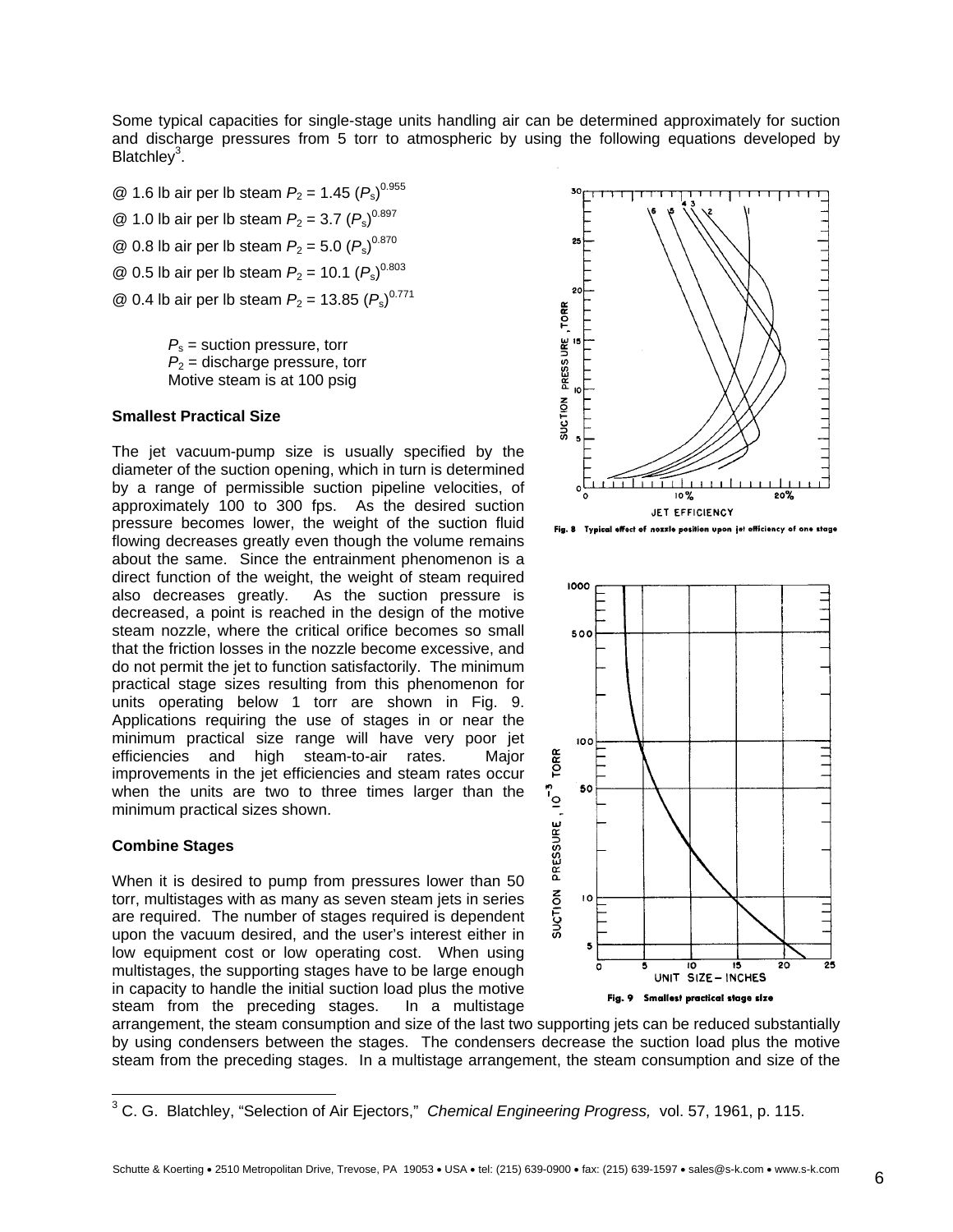last two supporting jets can be reduced substantially by using condensers between the stages. The condensers decrease the suction load to the supporting jets by removing most of the condensable vapors. Usually they are interstaged between the last three jets near atmosphere, at various interstage pressures from 30 mm Hg abs. up to atmospheric. The interstaged condensers can be barometric or lowlevel, direct-contact units, air and/or evaporative cooled units, or shell-and-tube units. Many different arrangements of multistage jets and from one to three condensers are used. $4$  The arrangement bestsuited for any particular application is dependent upon the user's economic conditions, his mode of operation, and the evaluation factors used.

When combining stages the supporting units can be designed so that the system is completely stable over the entire primary-stage pumping curve as illustrated by lines B and D in Fig. 10. The suction pressure-capacity pumping characteristics, D, of the supporting stage are rarely identical to the discharge-pressure characteristics B' of the primary stage, B. As a result, at the design point a supporting stage for a completely supported and stable system will usually provide considerably more support than is necessary, as indicated by the area between lines B' and D in Fig. 10. When it is desired to obtain minimum steam consumption and lower equipment cost, the steam consumption and size of the supporting stages can be reduced by supporting the primary stage in the region of the design point only as illustrated by lines A and C. This



produces a system which is stable at the design point, and has a steady and reproducible suction pressure at conditions other than the design point. Further reductions in systems steam consumption are sometimes possible by using stages which have unstable shutoff points as previously illustrated by curve 6 in Fig. 6. Such systems will be stable at the design point, but unstable and unsteady at the shutoff point.

At the expense of steam consumption, unit size, number of stages required, and equipment cost, systems can be designed to meet special requirements. Such as (a) having two design load points at different suction pressures; (b) having pumping capacity at 150 percent or greater than the design point; (c) being capable of evacuating chambers to given pressures within specified time limitations.

All of the aforementioned systems can be optimum design systems with the individual jets sized and arranged to operate at or near the maximum efficiency points.

The general trend in this country is to use compression ratios up to approximately 10:1 for the primary and supporting non-condensing stages. As indicated in Fig. 5 higher stage efficiencies and consequently lower system steam consumption can be obtained by using stage compression ratios in range of 4:1 to 6:1. In sections of the world where water is scarce, such as in Europe, the users find it more economical to use the lower compression ratios. This requires using one or two more stages than is general practice in this country.

<span id="page-6-0"></span> $\frac{1}{4}$ Ibid., pp. 144 – 145.